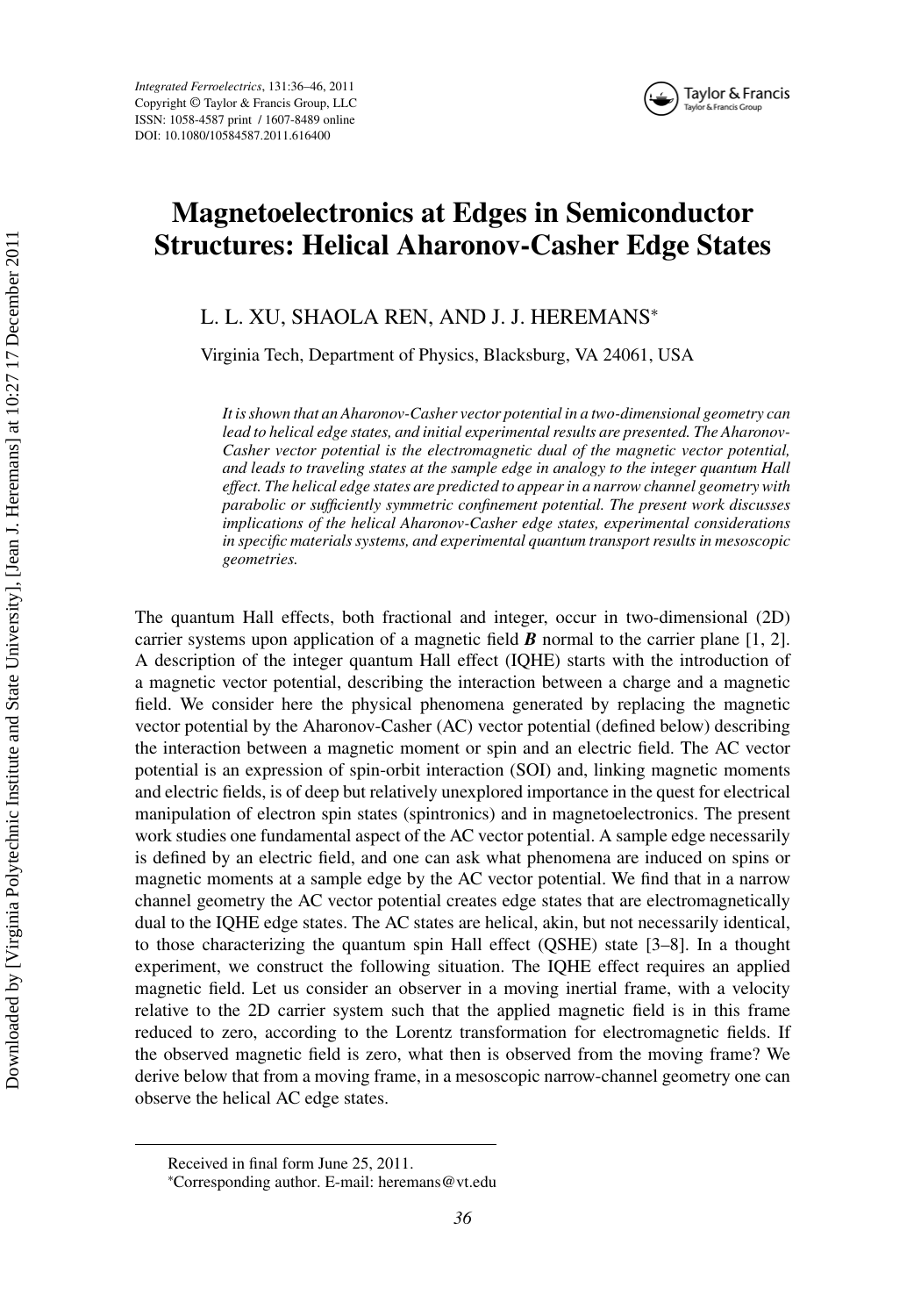The IQHE can be described as arising from one-dimensional (1D) states at the edges of a 2D system, in which backscattering is forbidden [9, 10]. The edge states arise from a broken translational invariance induced by the edge, lifting the Landau level degeneracy and leading to propagating chiral edge states. The chirality implies that states propagating in opposite directions are found at opposite sample sides, with the spatial separation protecting the states from backscattering. The protection results in quantization of the Hall conductivity *σxy* and vanishing longitudinal resistance. The QSHE state and its three-dimensional topological insulator analogs [3–8] have attracted considerable attention for the implications of their topologically protected states. As the IQHE, the QSHE occurs at the edge of a 2D system, but its 1D edge states show a spin structure [3, 5]. Unlike in the IQHE where spin polarity does not affect edge state propagation direction, in the QSHE opposite spin polarities at the same edge propagate in opposite directions (helical edge states). The spin-polarized channels are protected from scattering unless time-reversal symmetry is broken, flipping the spin and leading to backscattering within one edge [3]. We will see that, substituting spin for magnetic moments, such structure is also realized in a thought experiment whereby a moving witness observes the IQHE in a narrow channel.

As depicted in Fig. 1a, an observer in the frame *O*(*x,y,z*) performs an IQHE experiment by applying  $\mathbf{B} = (0,0,B)$  along the *z*-axis, normal to a 2D system situated in the *x*-y plane. To derive IQHE edge states in *O*, a potential describing the sample edges must be introduced [10, 11]. With the edge parallel to the *x*-axis, we use a parabolic confinement [11–13],  $V(x,y) = \frac{1}{2} m \omega_p^2 y^2$ . Hence a confinement electric field  $\epsilon = (0,\epsilon,0)$  is present on both sides of the sample, with a *y*-component linear in *y*,  $\varepsilon = -(m/q) \omega_p^2 y$  (carrier charge and mass are represented by *q* and *m*). The observer in *O* solves for  $H_{AB} \Psi(x, y) = E \Psi(x, y)$  with:

$$
H_{AB} = \frac{1}{2m} (p - qA)^2 + \frac{1}{2} m \omega_p^2 y^2
$$
 (1)

where *A* denotes the vector potential, for instance in the gauge  $A = \frac{1}{2} B \times r$  with *r* in the *x*-*y* plane. The  $\Psi(x, y)$  solving  $H_{AB}$  describe the known magnetic edge states



**Figure 1.** (a) The narrow wire in which the IQHE is set up, with parabolic potential at the edges, and coordinate frame *O*. (b) The coordinate frame *O*- , and the schematic trajectory with velocity *v* followed by the moving observer in the thought experiment. (c) The duality between the AB effect induced by *qA* and the AC effect induced by  $(1/c^2)$   $\mu \times \varepsilon$ , illustrated by interferometric ring geometries.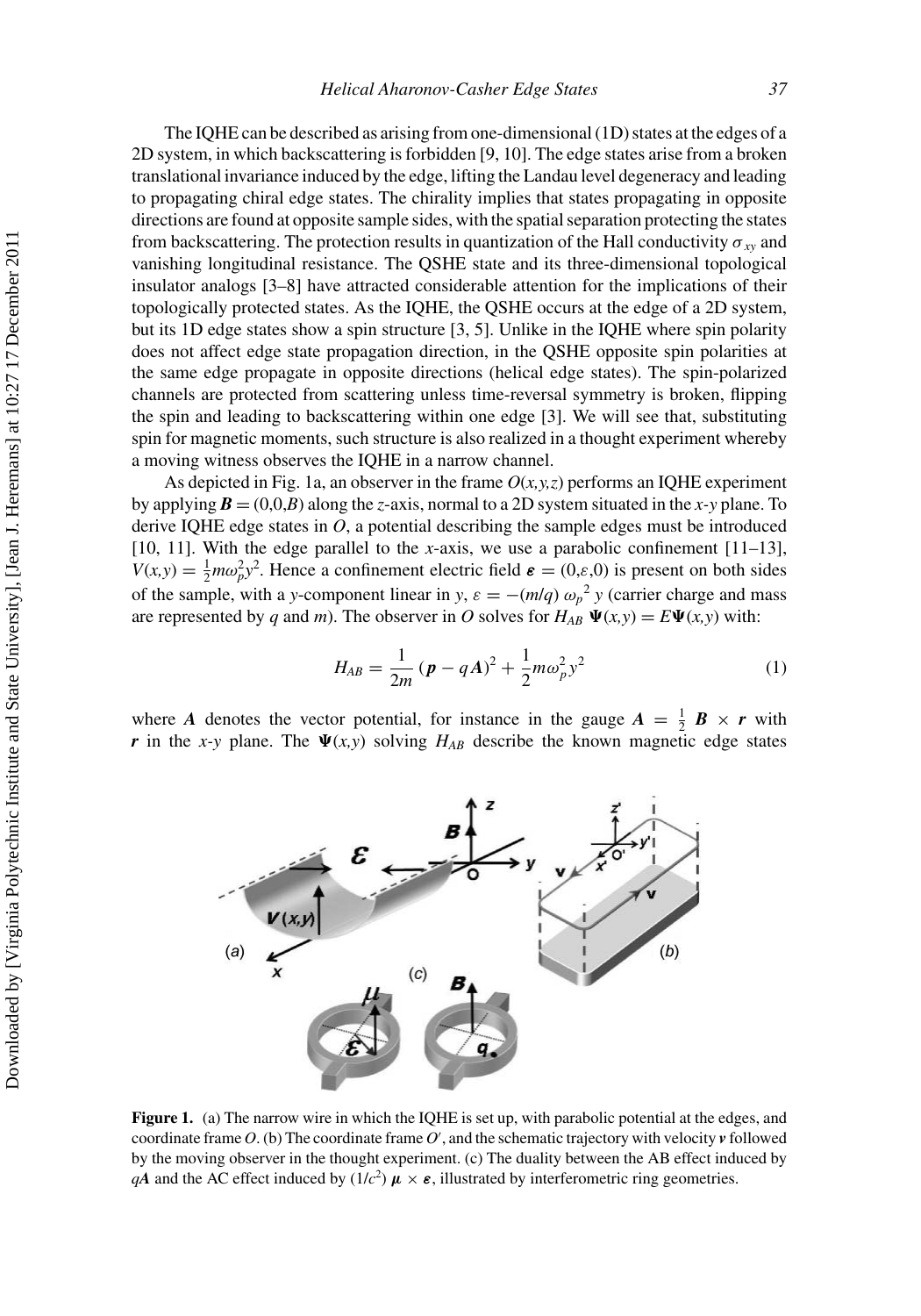[10, 11]. In a thought experiment (in free space), another observer, attached to frame  $O'(x', y', z')$ , moves at velocity  $v = c^2(\mathbf{\varepsilon} \times \mathbf{B})/\varepsilon^2$  relative to *O* along the *x*-axis (Fig. 1b), where *c* is the speed of light. Assuming  $q > 0$ , in the thought experiment *O'* follows the edges defined by  $\epsilon$  in a counter-clockwise path, since  $v = -c^2 B/\epsilon$  for  $y > 0$  and  $v = c^2 B/\epsilon$ for *y <* 0 (the small segments parallel to the *x*-axis at the sample ends can be readily included without altering the conclusions below). Using the Lorentz transformation with the given *v*, the observer in *O*<sup> $\prime$ </sup> finds for *B*<sup> $\prime$ </sup> and *ε*<sup> $\prime$ </sup> in frame *O*<sup> $\prime$ </sup>, the following values: *B*<sup> $\prime$ </sup> = (0,0,0) and  $\epsilon' = (0, \epsilon \sqrt{(1 - (v/c)^2)}, 0)$ . If  $B' = 0$ , what then does *O'* observe concerning the IQHE edge states observed in *O*? The question is not trivial since the quantization of  $\sigma_{xy}$  in the IQHE can be expressed in terms of a topologically protected Chern number [14, 15, 8], and one may reasonably expect the Lorentz transformation to preserve topological protection in some form. It is thus expected that the moving observer still notices edge phenomena. We note that the presence of the edge, with its confinement *ε*, plays an important role and that  $\varepsilon \perp B$ . We will see that the IQHE edge states are perceived by  $O'$  as edge states of magnetic moments (in a semiclassical thought experiment, since spin is distinct from classical moments, and specific phenomena arise from spin, such as the helicity of states in the QSHE). We point out that, notwithstanding classical limitations, thought-experiments using the Lorentz transformation point to a mapping that may help in the description of other edge phenomena, since in principle the transformation converts between different types of topologically non-trivial edge states. As example, beyond the scope of this paper, one may ask what a moving observer will conclude about the fractional quantum Hall effect [16]. Returning to the thought experiment, classically, the moving observer  $O'$  will perceive a magnetic moment  $\mu = \frac{1}{2}qr \times v$ , generated by the charges *q* moving at velocity *v*. Using  $\mathbf{B} = (1/c^2) \mathbf{v} \times \mathbf{\varepsilon}$ , observer *O'* then experiences *qA* as  $qA = (1/c^2) \mathbf{\mu} \times \mathbf{\varepsilon}$ . Observer *O'* hence solves for  $H_{AC} \Psi(x, y) = E \Psi(x, y)$  with:

$$
H_{AC} = \frac{1}{2m} \left( \mathbf{p} - \frac{1}{c^2} \mathbf{\mu} \times \mathbf{\varepsilon} \right)^2 + \frac{1}{2} m \omega_p^2 y^2 \tag{2}
$$

where we henceforth drop the primes for ease of notation. We notice the appearance in Eq. 2 of the Aharonov-Casher (AC) vector potential  $(1/c^2)$   $\mu \times \varepsilon$ , generated by a pure electric field. Whereas the Aharonov-Bohm (AB) effect [17] describes the phase accumulated by a charged particle along a trajectory that encloses a magnetic field flux, its electromagnetic dual, the AC effect [18] describes the phase accumulated by a magnetic moment along a trajectory in an electric field. The duality [19] is schematically illustrated in the interferometric ring geometries of Fig. 1c, as would be used to detect the effects in mesoscopic experiments. Figure 2 shows an experimental realization of a ring for the measurement of the AB effect. The ring, in this sample of diameter 700 nm, was fabricated by electronbeam lithography and reactive ion etching on a two-dimensional electron system (2DES) contained in the InGaAs quantum well of an InGaAs/InAlAs semiconductor heterostructure. In the darker areas the InGaAs quantum well is etched away, and these areas form inaccessible barriers for the electrons. The electronically conducting path through the ring is schematically indicated by fine lines in Fig. 2, illustrating the correspondence with Fig. 1c (right). Application of *B* creates a magnetic flux threading the ring and generates the AB quantum phase, with a resulting interference effect measurable by low-temperature (*<*5 K) quantum transport. Experimental examples will be presented below. The AC effect itself was experimentally confirmed using neutron beam interferometry [20]. In the solid-state its similarity to the materials property of SOI has led to experiments [21–23] and theoretical work [24–26]. Expressions of the duality based on the Dirac equation were presented in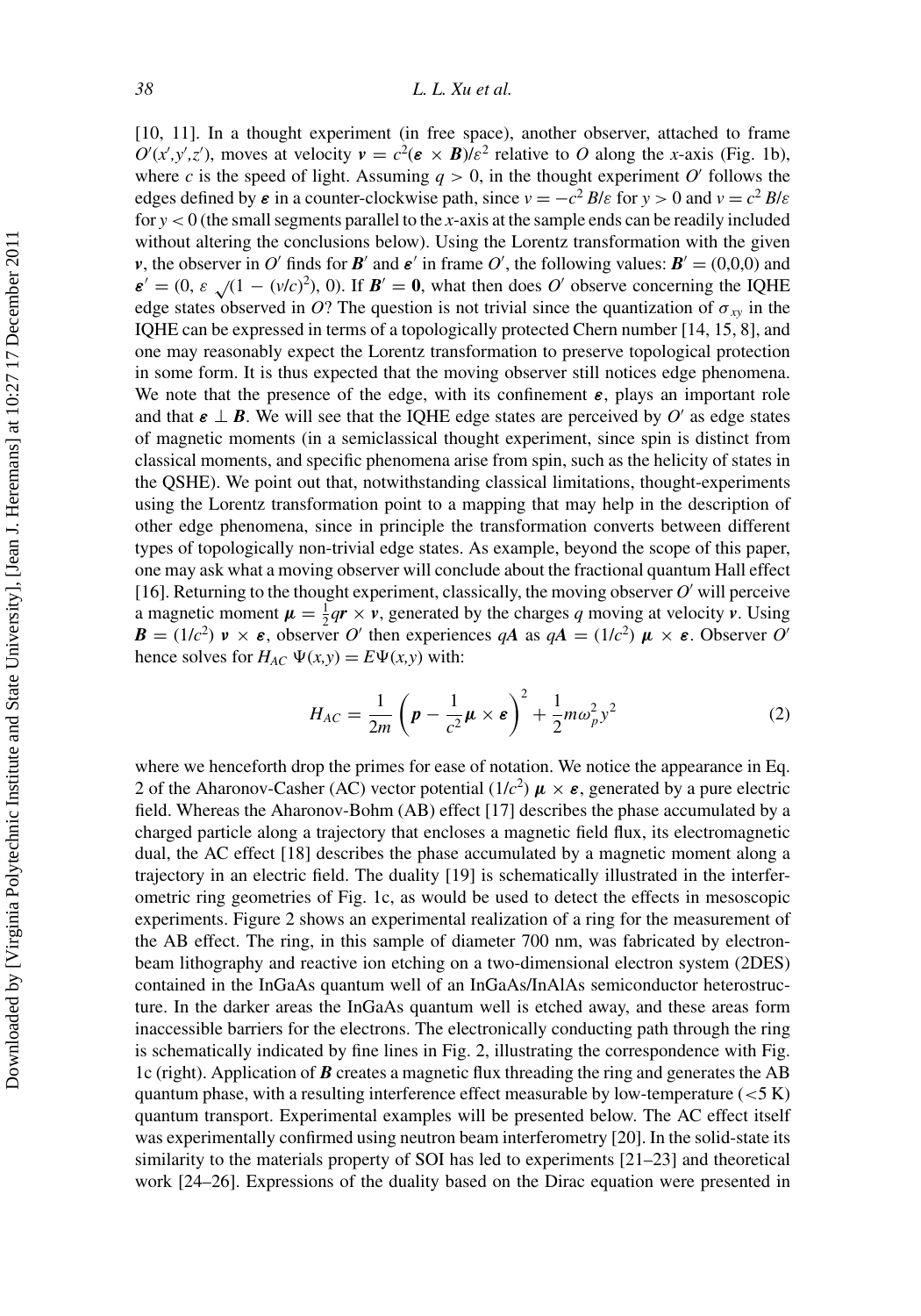

**Figure 2.** SEM micrograph of an experimental realization, by electron-beam lithography and reactive ion etching, of a ring for the measurement of the AB effect in an InGaAs/InAlAs semiconductor heterostructure. The electronically conducting path through the ring is schematically indicated by fine lines. The darker areas represent etched regions, forming barriers for the electrons. The ring has average diameter of 700 nm, and lithographic arm width of 300 nm.

Ref. 27. The Landau-like levels induced by the AC vector potential for various profiles of *ε* were described in Ref. 28.

We can now ask about the generality of the thought experiment, since both the flight path and velocity of  $O'$  seem specific. Concerning the path, all edges yield the same  $H_{AC}$  if one or several independent observers O' (one for each edge) consistently adhere to  $v$ . The conclusions below will hence be valid over all edges along the entire sample perimeter. Concerning the magnitude  $v = c^2 B/\varepsilon$ , in the thought experiment it was chosen to yield a pure electric field in frame  $O'$ , whereas  $v = 0$  yields a pure magnetic field. We thus have two endpoints of a series of relativistically correspondent phenomena: *HAB* describing *q* in applied  $\vec{B}$ , and  $H_{AC}$  describing  $\mu$  in applied  $\epsilon$ . Once O and O' are established as inertial frames, we can of course disregard the origin of  $H_{AB}$  and  $H_{AC}$  from the thought experiment and solve  $H_{AB}$  and  $H_{AC}$  in the local frame. Intermediate velocities will yield various ratios of perpendicular *ε* and *B*. It follows that applied mixed *ε* and *B* likely also yield non-trivial edge phenomena, although the resulting states are not the topic of this paper. We now turn our attention to solving  $H_{AC}$ .

In Eq. 2 and in Fig. 1a-c, we consider for now  $\mu$ //*z*, such that  $\mu = (0,0,\mu_z)$ . We will be able to relax this requirement later, since only the product  $\mu \times \varepsilon$  is involved. We introduce  $\omega_A = \mu_z \omega_p^2/(qc)^2 = \frac{1}{2} \omega_p (\mu_z/\mu_B) (\hbar \omega_p/mc^2)$  with  $\mu_B$  the Bohr magneton. Here  $\omega_A$  holds the same role in  $H_{AC}$  as the cyclotron frequency  $\omega_C = qB/m$  holds in  $H_{AB}$ . Using a wave function localized in *y* and with plane-wave nature along *x* over a sample of length *L*,  $\Psi(x, y) =$ (1/*L*) 1/2 ei*kxζ* (*y*), we obtain for the transverse function *ζ* (*y*):

$$
\left[\frac{1}{2m}(\hbar k - m\omega_A y)^2 + \frac{p_y^2}{2m} + \frac{1}{2}m\omega_p^2 y^2\right] \zeta(y) = E\zeta(y)
$$
 (3)

which, using a procedure identical to that yielding edge states in the IQHE [10, 11], can be rewritten as a harmonic oscillator shifted in *y*: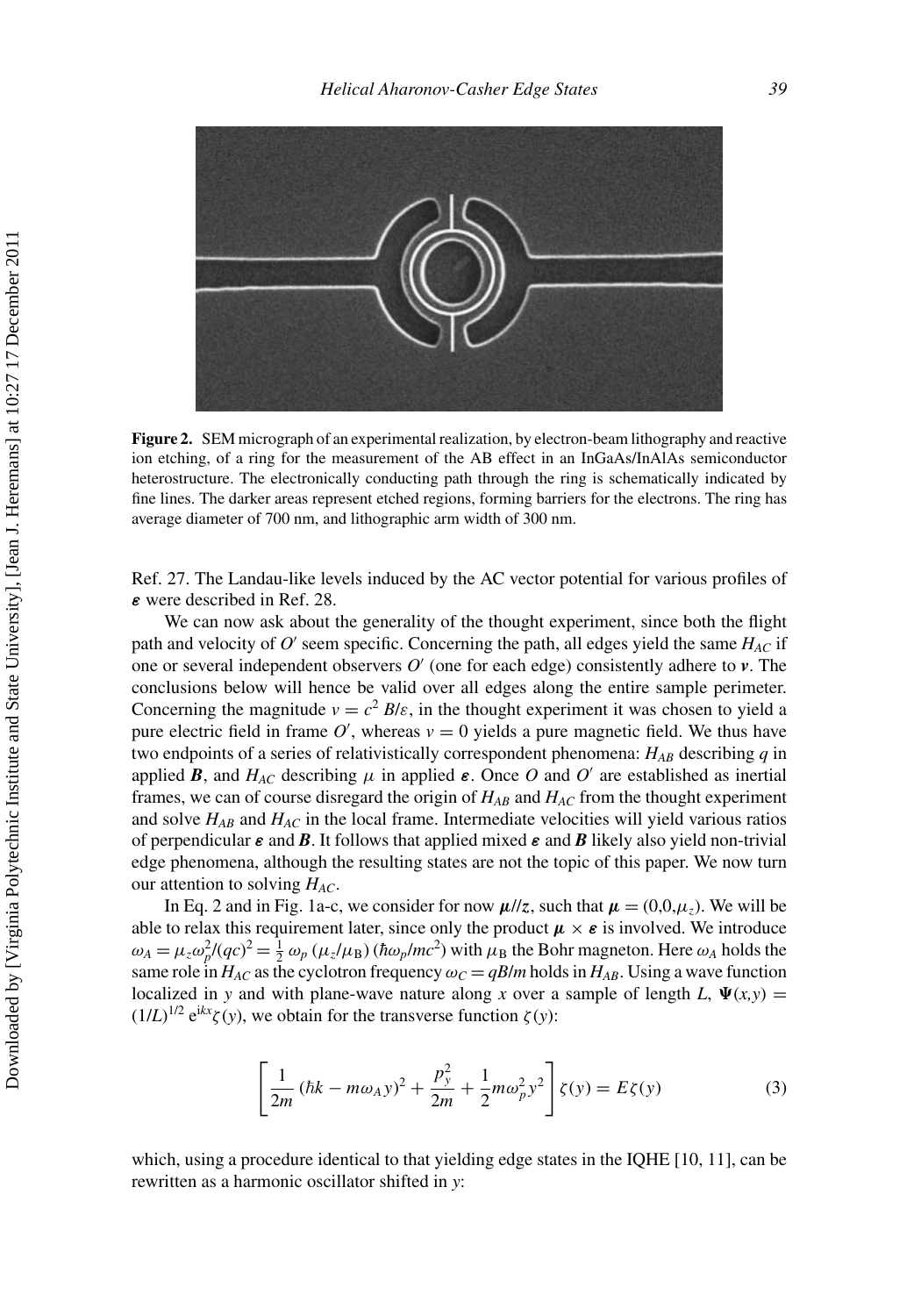

**Figure 3.** (a) Schematic depiction of the helical edge states induced by the AC vector potential. If at a given edge the signs of  $k$  and  $\mu$ <sub>z</sub> are changed simultaneously, the location of the edge state does not change. Counterpropagating states of opposite  $\mu$ <sub>z</sub> but same *n* are in fact superposed. (b) Schematic depiction of  $E_{n,k}$  as function of the wave function center point  $y_c$ . As in the IQHE, propagating states (labeled by *n*, *k* and here also  $\mu_z$ ) exist at *y*-coordinates where  $E_F$  intersects  $E_{n,k}$ .

$$
\left[\lambda \frac{\hbar^2 k^2}{2m} + \frac{p_y^2}{2m} + \frac{1}{2} m \Omega^2 (y - \eta k)^2 \right] \zeta(y) = E \zeta(y)
$$
 (4)

with  $\lambda = \omega_p^2/(\omega_p^2 + \omega_A^2)$ ,  $\Omega = (\omega_p^2 + \omega_A^2)^{1/2}$  and  $\eta = \hbar \omega_A / [m(\omega_p^2 + \omega_A^2)]$ . We find that the  $\hat{\sigma}_{n,k} = \lambda (\hbar^2 k^2)/(2m) + \hbar \Omega (n + 1/2)$ , and that  $\zeta_{n,k}(y) = e^{-q^2/2} H_n(q)$  with  $q = y - \eta k$ and with  $H_n(q)$  the  $n^{\text{th}}$  Hermite polynomial. The transverse wave function is hence centered at  $y_c = \eta k$ . A similar spatial separation was derived in the context of spin accumulation at the boundaries under confinement-induced SOI [12, 29, 30] (*cfr* below) or in the context of quantized magnetization transport [31]. However, given the mapping of Eqs. 2–4 on IQHE equivalents, an analysis in terms of edge states is compelling. The velocity of the state is  $(1/\hbar)(dE_{n,k}/dk) = \lambda ( \hbar k/m)$ . The position  $y_c = \eta k$  and the velocity are hence both proportional to *k*. Yet,  $y_c$  also depends on  $\mu_z$ , via  $\omega_A$ . To conclude the same position  $y_c$  and same energy  $E_{n,k}$  for given states, the signs of *k* and  $\mu_z$  must be changed simultaneously. Hence at the same edge, states with  $\mu_z > 0$  propagate in a direction opposite to states with  $\mu$ <sub>z</sub>  $<$  0, as illustrated in Fig. 3a. Figure 3b schematically depicts the energy dispersion close to the edge. At the edge, the Fermi level  $E_F$  cuts through a finite number of dispersion curves  $E_{n,k}$ , labeled by *n*, at their respective locations  $y_c$ , with higher *n* corresponding to locations further removed from the edge. In the bulk the  $E_{nk}$  develop a gap, in analogy with Landau levels generating edge states in the IQHE. Equations 2–4 apply for an arbitrary  $\mu$ , and in particular applies for the moment from a particle of spin 1/2. In that case,  $\mu_z > 0$  and  $\mu$ <sub>z</sub>  $<$  0 are naturally identified with the two projections of the spin along the quantization axis [26, 32]. In the case of spin 1/2, after solving Eqs. 2–4, an observer will hence conclude to the existence of helical edge states, as depicted in Fig. 3a. Helical edge states (based on the projection of spin in the *z*-direction) are also found in the QSHE [3, 5]. Backscattering at one edge in Fig. 3a requires  $\mu$  to be flipped,  $\mu_z \rightarrow -\mu_z$ , an operation which, involving a magnetic quantity, requires time reversal symmetry to be broken. Hence, unless scattering potentials are present whereby time reversal symmetry is broken, an incident electron will be transmitted across disordered regions, and backscattering is suppressed as the temperature  $T \rightarrow 0$ . Thus the physical picture closely parallels the QSHE, and a similar reasoning emerges regarding measurable quantities [3]. The helical edge states here arise in a simple mesoscopic wire with parabolic confinement potential, under the action of the AC vector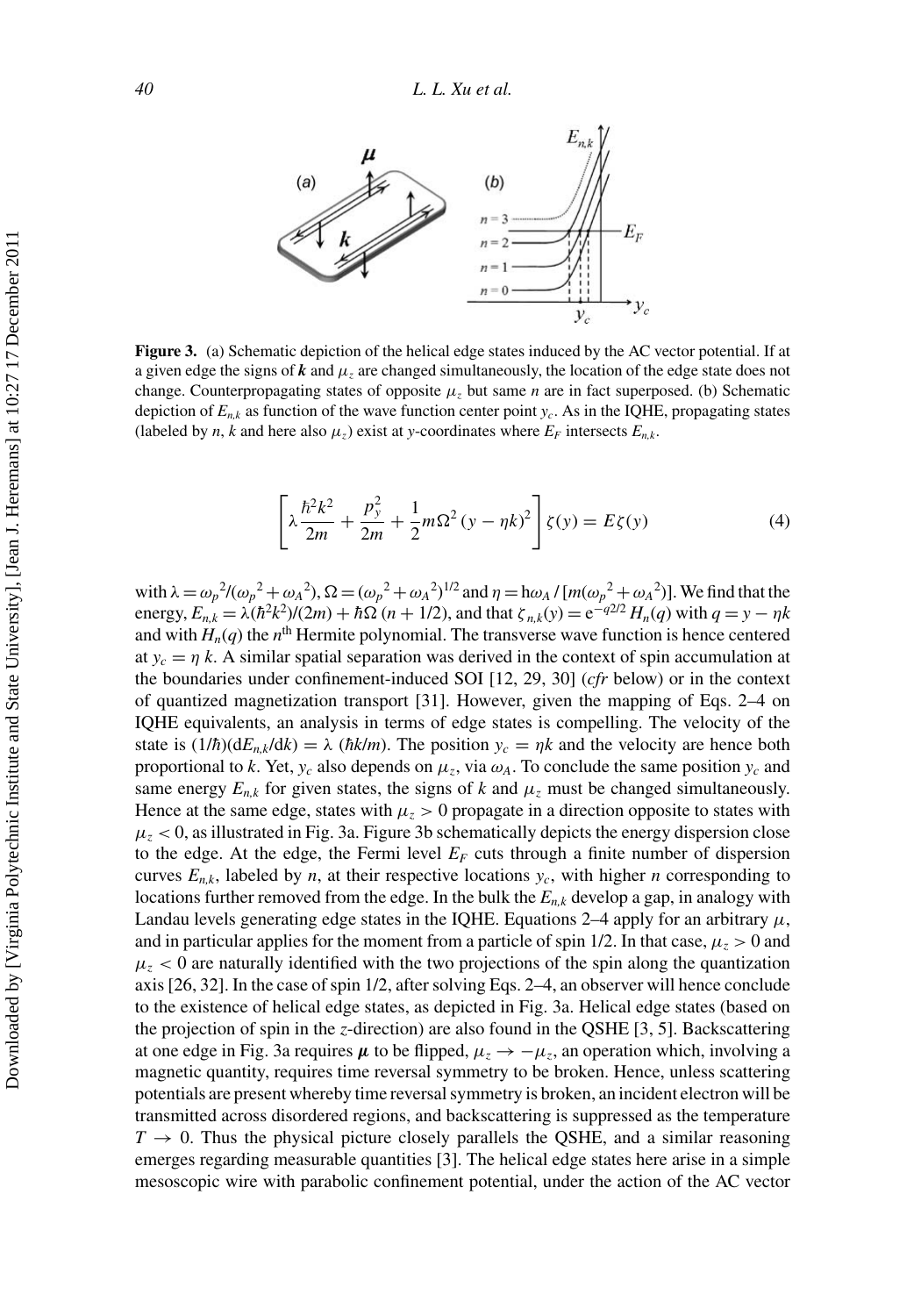potential, and do not require the special band structure under which the QSHE was so far described [3–8].

The electric field *ε* assumes two roles: the linearity of *ε* in *y* over the width of the sample leads to an AC vector potential equivalent to the magnetic vector potential of a homogeneous  $\mathbf{B}$ , and, the resulting parabolic  $V(x, y)$  defines the sample's edges. The double role is illustrated by  $\Omega = (\omega_p^2 + \omega_A^2)^{1/2}$ , where both  $\omega_p$  and  $\omega_A$  depend on the existence of the parabolic potential, whereas  $\omega_C$  is independently created by  $\bm{B}$  in the IQHE equivalent  $\Omega = (\omega_p^2 + \omega_C^2)^{1/2}$ . The need in Eq. 2 to maintain *ε* across the sample width indicates a particular relevance for narrow channels, such as encountered in mesoscopic experiments and point-contacts. The energy gap  $\hbar \Omega$  yields an insulating bulk when  $E_F$  lies within this gap, while the edges remain metallic (Fig. 3b). The gap isolates the edge states and plays an important role in the IQHE and QSHE. We should thus ascertain how deviations from parabolicity in  $V(x, y)$  affect the isolation of the helical edge states. To first order, we find that a perturbation symmetric in *y* alters the magnitude of the gap but does not qualitatively affect the isolation of edge states. A perturbation asymmetric in *y* leads to a shift in  $E_{n,k}$  ( $y_c$ ) and can affect the isolation if of sufficient strength, establishing the benefits of a symmetric *V*(*x,y*).

With a vector potential at hand in Eq. 2, we can now apply the Laughlin gaugeinvariance argument for quantization of  $\sigma_{xy} = ne^2/h$  (*n* an integer), in the IQHE [33, 10]. The argument can be appreciated in the light of the Maxwell-Faraday expression in Maxwell's equations: a temporal change in magnetic flux by the flux quantum *h/e* creates a current corresponding to the transport of a unit charge *e*. This results in a conductance quantized in  $e^2/h$ . Assuming constant  $\mu$ , we find that now the AC cross line integral of  $\varepsilon$ ("AC flux") through Laughlin's cylinder (also in the rings of Fig. 1c) is quantized as:

$$
\frac{1}{c^2}\boldsymbol{\mu} \cdot \oint \boldsymbol{\varepsilon} \times d\boldsymbol{l} = n2\pi\hbar
$$
 (5)

with *n* an integer. The role of *e* is assumed by the projection of  $\mu$  normal to the plane of *ε* (*cfr* Fig 1c),  $\mu_n$ . As can be seen from Eq. 5, the cross line integral of *ε* is quantized in units of  $c^2 h/\mu_n$  and hence the role of the flux quantum *h/e* goes to  $c^2 h/\mu_n$ . The force on a magnetic moment can be expressed as [34]:

$$
F_{\mu} = \nabla (\mu \cdot \mathbf{B}) - \frac{1}{c^2} \frac{d}{dt} (\mu \times \mathbf{\varepsilon})
$$
 (6)

After integrating over a contour, the second term expresses the additional force on  $\mu$  due to a temporal change in the cross line integral of *ε* in Eq. 5, in analogy to the Maxwell-Faraday expression. Hence, we expect a transport of a magnetic moment  $\mu_n$  in response to a temporal change in the cross line integral by the quantum  $c^2 h / \mu_n$ . This results in a magnetization conductance quantized in  $\mu_n^2/h$ . The quantization of  $\sigma_{xy} = n e^2/h$  in the IQHE is in the dual effect replaced by quantized magnetization transport (see also Refs. 3 and 31). Unlike *e* however,  $\mu_n$  is not a universal constant, since values for  $\mu$ , in the solid-state as well as for elementary particles, depend on interactions. Furthermore, in contrast to charge, magnetization is not a strictly conserved quantity. Thus, while the quantization is expected to occur, universal values are not anticipated. In the broadest terms, we recognize that the AC vector potential, when transformed from the magnetic vector potential, introduces phenomena at the edge of a narrow channel.

We now compare the results from Eqs. 2–4 to confinement-induced SOI. The SOI term in the Hamiltonian can be written as  $H_{SO} = \beta \sigma (k \times \epsilon)$ , where  $\sigma$  is the vector of Pauli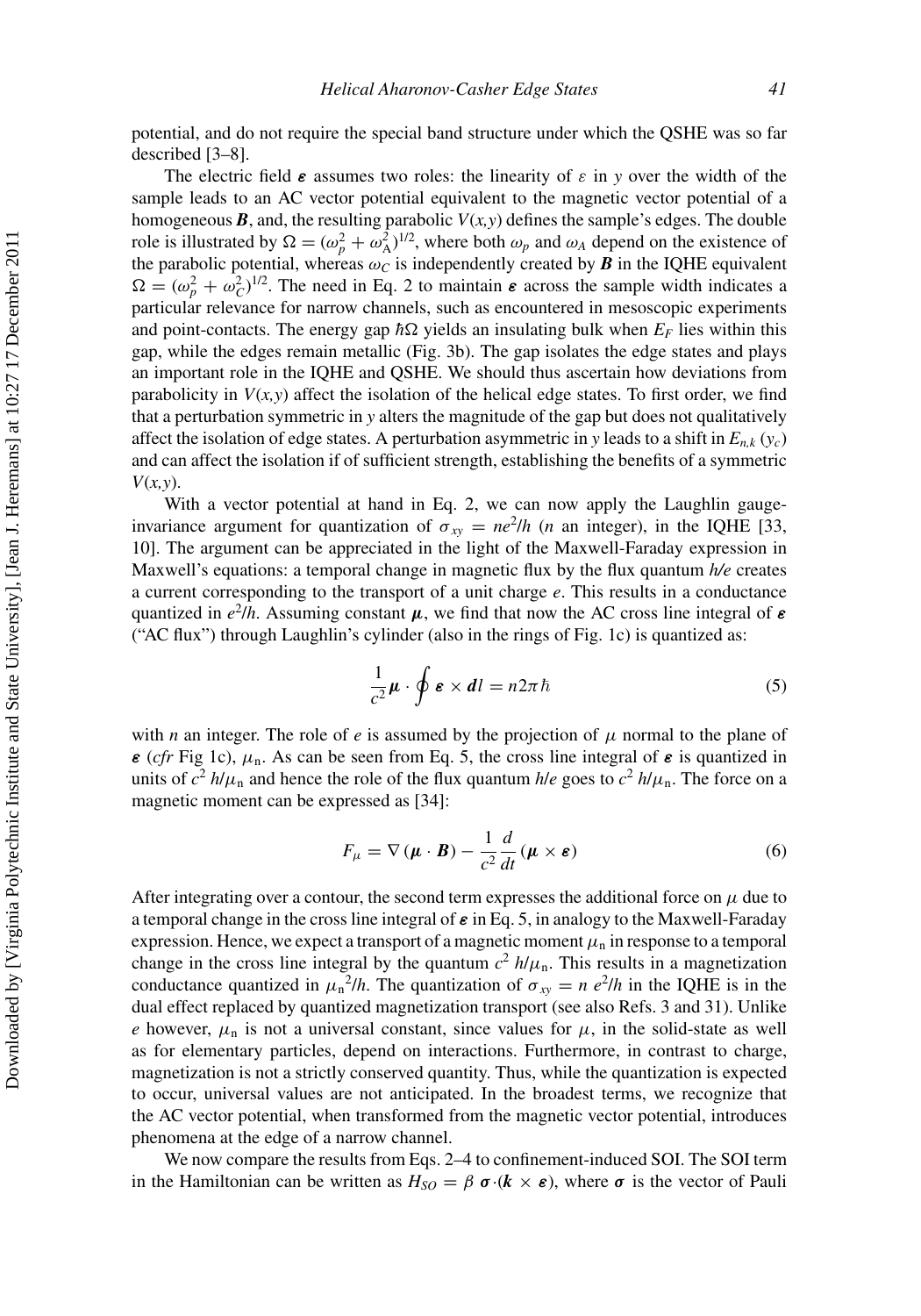matrices, and where *ε* is identified with the in-plane confinement electric field [12, 29, 35]. With the *y*-component of  $\varepsilon$  as  $\varepsilon = -(m/q) \omega_p^2 y$ , with  $k/(x)$  and considering the projection of spin along *z*, we can write  $H_{SO} = -\hbar k \omega_S y$ . This defines  $\omega_S$ , with a role equivalent to  $\omega_A$ above. In analogy to Eq. 3 we find that the transverse function  $\zeta(y)$  follows:

$$
\left[\frac{\hbar^2 k^2}{2m} - \hbar k \omega_S y + \frac{p_y^2}{2m} + \frac{1}{2} m \omega_p^2 y^2\right] \zeta(y) = E \zeta(y) \tag{7}
$$

We rescale the potential term in Eq. 7 to a weaker confinement potential  $\frac{1}{2} m \omega_p^2 y^2$  with  $\omega_p^2 = (\omega_p^2 - \omega_s^2)$  and recover a form identical to Eq. 3 with the substitution of  $\omega_p \to \omega_p^2$ (rescaling of the potential does not affect the physical conclusions). After rewriting Eq. 7 as a shifted harmonic oscillator, the energy is expressed as  $E_{n,k} = \lambda' (\hbar^2 k^2) / (2m) + \hbar \Omega' (n + 1/2)$ , with  $\lambda' = \omega_p'^2/(\omega_p'^2 + \omega_s^2)$ , and  $\Omega' = (\omega_p'^2 + \omega_s^2)^{1/2}$ . The transverse wave function becomes  $\zeta_{n,k}(y) = e^{-q^2/2} H_n(q)$  with  $q = y - \eta' k$  where  $\eta' = \hbar \omega s / [m(\omega_p'^2 + \omega_s^2)]$ . Hence  $\zeta_{n,k}(y)$  is now centered at  $y_c = \eta' k$ . Equation 7, in complete analogy to Eq. 3, will then indeed yield spatially-separated helical edge states, counterpropagating for opposite spins. The helical edge states induced by  $H_{SO}$  are thus equivalent to the AC edge states. Such SOI states are of interest in mesoscopic geometries, particularly in split-gate point-contacts. A parabolic *V*(*x,y*) with an in-plane  $\varepsilon$  however only approximates the complex three-dimensional  $\varepsilon$ encountered in split-gate point-contacts [13, 36]. For instance, a *y*-dependent *z*-component of  $\varepsilon$ ,  $\varepsilon_z(y)$ , likely exists in these systems, in addition to the in-plane component of  $\varepsilon$ . As mentioned above however, only  $\mu \times \varepsilon$  matters, and with Bychkov-Rashba SOI [37, 38] aligning spin perpendicular to *k* and to *z*,  $\varepsilon_z(y)$  can then lead to a term analogous to  $-\hbar k$ *ω<sup>S</sup> y*. We conclude that in point-contacts, either the *y*- or inhomogeneous *z*-component of *ε* can yield helical edge states, with implications for transport phenomena [39].

Next we outline experimental challenges to observe the helical states from Eqs. 2–4. We assume that the observer uses the electron spin for  $\mu$  and the confinement field for  $\varepsilon$ . As described above for SOI, the term  $\mu \times \varepsilon$  can in mesoscopic geometries either arise from the projections of spin along *z* (via  $\varepsilon_y$ ) or along *y* (via  $\varepsilon_z(y)$ ). To maximize  $\mu$  and minimize the effective  $c$ , we consider the quasi-relativistic  $[40]$  narrow-gap semiconductors with large electron g-factors (*g*), InGaAs [32], InAs [41] or InSb [42–44]. The band structure implies a momentum *vs* energy response differing from that in vacuum, determining the electron dynamics under electromagnetic fields. Non-parabolicity in the conduction band can be expressed in terms of an effective  $c \approx (E_g/2m^*)^{1/2}$ , where  $E_g$  denotes the bandgap and  $m$ <sup>∗</sup> the effective mass at the Γ-point [40]. For InGaAs, InAs and InSb it is found that  $c \approx 1.2 \times 10^6$  m/s, about 250 times lower than the vacuum value. The magnetic moment is considered as  $\mu = \frac{1}{2} g \mu_B$ . As all three materials yield similar estimates, we consider a 2D system in InAs ( $\Gamma$ -point  $m^* = 0.024$   $m_e$  with  $m_e$  the free electron mass, and  $g =$  $-15$ ). At a 2D density  $10^{12}$  cm<sup>-2</sup>, taking non-parabolicity into account,  $E_F = 83$  meV. To derive a value for  $\omega_p$ , we use  $E_F$  as the approximate classical turning point of  $V(x, y)$ , and assume a depletion layer width of 0.15  $\mu$ m at the edge, within the range of values encountered in 2D system (depletion layers in InSb 2DESs [44, 45] are wider than in InAs 2DESs [23], likely due to the accumulation layer present at InAs surfaces [46]). We find  $\varepsilon \approx 10^6$  V/m (similar values of  $\varepsilon$ , about an order of magnitude below breakdown, are typical in semiconductor heterostructures, justifying the approach). With these values we find  $\hbar \omega_A \approx 0.01$  meV, corresponding to 0.13 K. It is enlightening to cast this estimate in an IQHE equivalent:  $\hbar \omega_A$  corresponds to  $\sim$  7 mT in a GaAs 2DES IQHE experiment. The small energy gaps point to experimental challenges for experiments closely copying the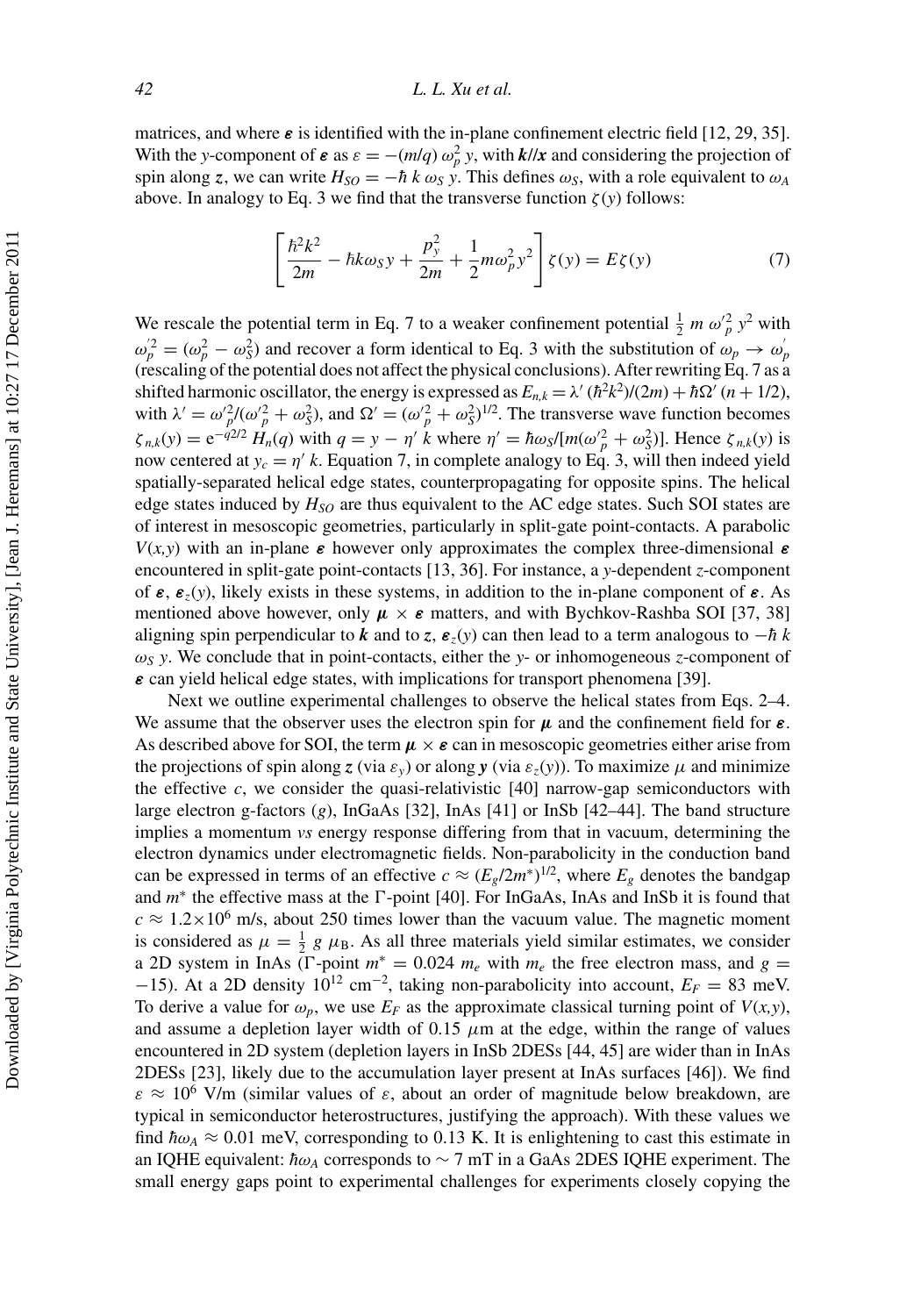

**Figure 4.** Magnetoresistance  $\Delta R(B)$  at  $T = 0.4$  K due to AB oscillations in a single ring fabricated on an InGaAs 2DES. The low-*B* inset shows the *h*/*e* period at higher resolution. Universal conduction fluctuations are responsible for the quasi-periodic broad maxima.

standard IQHE geometries, and suggest the interferometric mesoscopic ring experiments mentioned above, with their excellent spectroscopic resolution. Also, the dual effect predicts quantized magnetization transport (rather than charge, and not to fundamental constants). Direct measurement of magnetization transport creates experimental difficulties, partially avoidable by a conversion to electrical measurements. Equation 2 also predicts Shubnikov-De Haas-like oscillations in magnetotransport, from density-of-states effects. In the edge state regime, one can also envision measurements based on altering the edge state structure via side gates, or using applied magnetic fields to align *µ* parallel to *ε*.

The interest in spin control and spin edge phenomena renders experiments to test the reality of the AC edge states compelling, and we thus now turn to experimental efforts. As an illustration of interferometric measurements of quantum phase effects, Fig. 4 shows AB oscillations observed in an InGaAs 2DES single ring of average diameter of 1.4 *µ*m and lithographic arm width 300 nm (the sample fabrication and layout follow Fig. 2). The 10 nm wide InGaAs quantum well containing the 2DES forms part of an InGaAs/InAlAs heterostructure, with electron density of  $9.0 \times 10^{15}$  m<sup>-2</sup> and mobility 5.9 m<sup>2</sup>/Vs at *T* = 0.4 K. The heterostructure is asymmetrically doped with resulting dominant Bychkov-Rashba SOI [37, 38]. The electron quantum phase coherence length reaches several *µ*m at  $T = 0.4$  K, allowing phase-coherent experiments. The measurement consists of a sensitive 4contact resistance measurement over the ring, at  $T = 0.4$  K. The ring resistance oscillates as function of perpendicularly applied*B*, with a periodicity corresponding to one magnetic flux quantum *h*/*e* threading the ring. The main figure indicates a magnetoresistance with a shortperiod oscillatory signal persisting with variable amplitude up to high *B*, and riding on a quasi-periodic background. The inset magnifies the short-period signal, showing the period of 2.9 mT in close agreement with the expected *h*/*e* flux periodicity. The quasi-periodic background is representative of universal conductance fluctuations in quantum-coherent mesoscopic devices. Similar but electromagnetically dual interferometric measurements in semiconductor devices form the basis for the experimental pursuit of AC phases and AC edge states.

Figure 5 describes a sample structure to experimentally access AC phases and AC edge states. The sample was fabricated on the same material as the sample in Fig. 4, and was measured at  $T = 1.2$  K in a **B** tilted at an angle to the 2DES normal. The geometry is a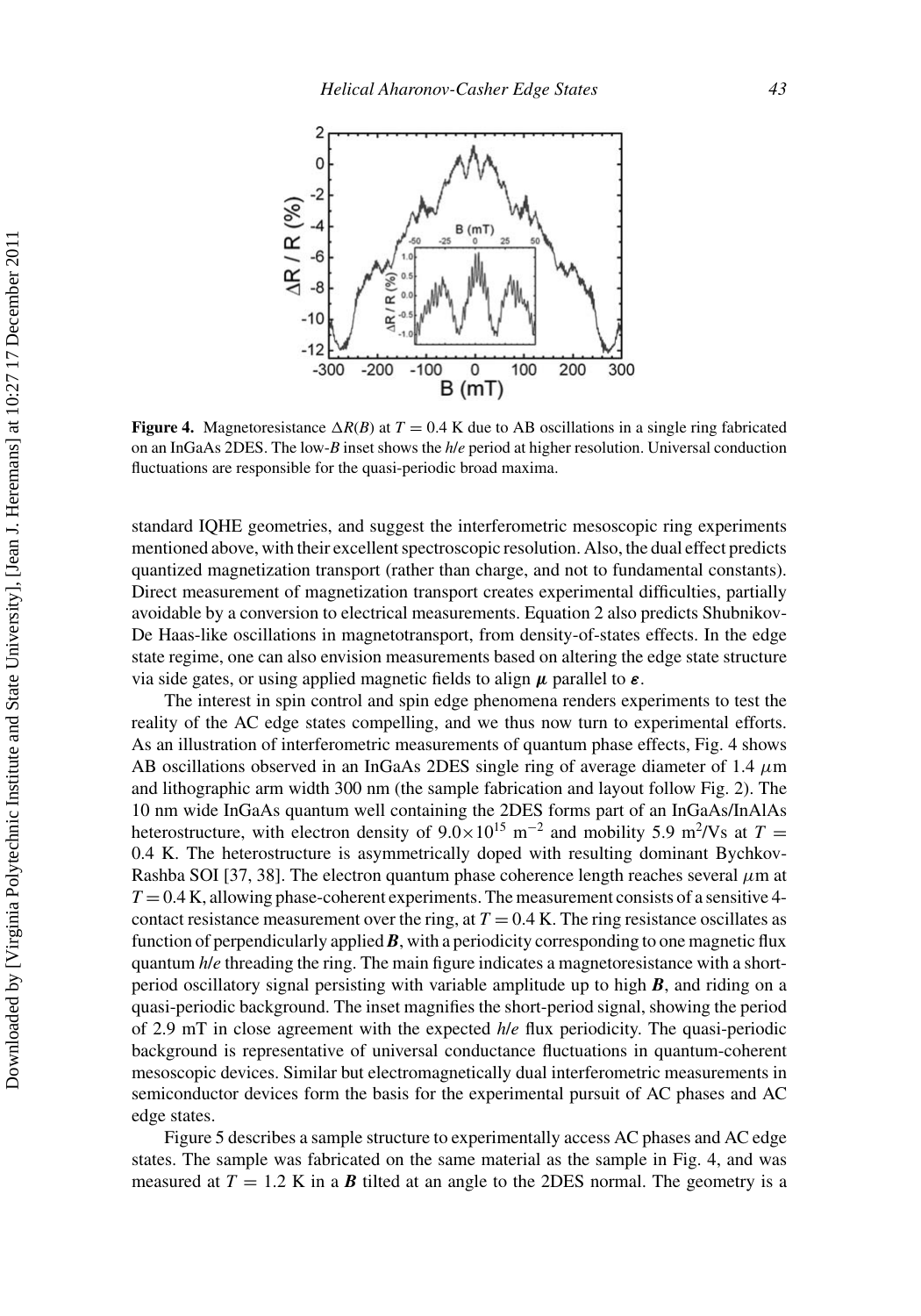

**Figure 5.** Top: Angular dependence of the magnetoresistance *vs B*<sup>⊥</sup> of a narrow InGaAs channel (1 *µ*m width) with a quantum antidot (ø 300 nm) at 1.2 K (insert: *θ* values). *Bottom right*: Schematic of quantum antidot samples. Etched regions are dark. Voltage measurement arms and current leads are connected to electrical contacts. *Bottom left*: Horizontal cross-section through the sample, schematically showing conducting 2DES regions and in-plane confinement *<sup>ε</sup>*. A <sup>∼</sup> linear profile of *<sup>ε</sup>* in the channels implies a  $\sim$  parabolic potential.

quantum antidot (QAD, an etched disc inaccessible for electrons, diameter 300 nm) in a narrow and short channel (width and length  $1.0 \mu m$ ) [47–52]. Samples did not have sideor top gates. The approximate profile of *ε* for the QAD sample is depicted in Fig. 5 (bottom left): we can assume a parabolic confinement potential (linear *ε*) in the channels on the sides of the QAD, and a decaying *ε* in the direction of the current leads (Fig. 5, bottom right). The angle  $\theta$  between **B** and the 2DES plane was varied from  $\theta = 0^{\circ}$  (in-plane, **B** // measurement current) to  $\theta = 90^{\circ}$  ( $\mathbf{B} \perp 2\text{DES}$ ), and the measured magnetoresistance plotted *vs* the normal component of *B*,  $B_n = B \sin[\theta]$ . AB-type oscillations appear at low *B*, with multiple  $B_n$ periodicities (Fig. 5), due to closed paths less well defined than on ring geometries. When varying  $\theta$ , fine structure appears in the magnetoresistance when the in-plane component of *B*,  $B_{\parallel} = B \cos[\theta]$ , is appreciable (e.g.  $\theta < 48^\circ$ , Fig. 5), in the moderate range of  $B_n$  studied (0.5 T). A low but non-zero  $B_{\ell\ell}$  results in time-reversal symmetry breaking via Zeeman splitting and coupling to the orbital motion in finite thickness quantum wells [53–55]. The effects are small here due to the comparatively strong Bychkov-Rashba SOI [37, 38] in our samples. Indeed, Bychkov-Rashba SOI corresponds to an in-plane effective  $B \approx 3$  T, while  $B_{\ell}$  < 0.5 T. Varying  $\theta$  results in a rotation of the total **B** experienced by the electrons (applied *B* plus effective in-plane *B* from Bychkov-Rashba SOI) and hence a rotation in the spin precession axis. This leads to a rotation in  $\mu$  at each point along the paths and a change in  $(1/c^2) \mu \times \varepsilon$ , integrated over the interfering paths. The rotation is small  $\left(\ll \tan^{-1}[0.5/3] \approx 10^{\circ}\right)$  at any point along the path, limited by the mostly in-plane spin direction and the moderate  $B_{\parallel}$ . Effects of the AC phase are hence expected to be moderate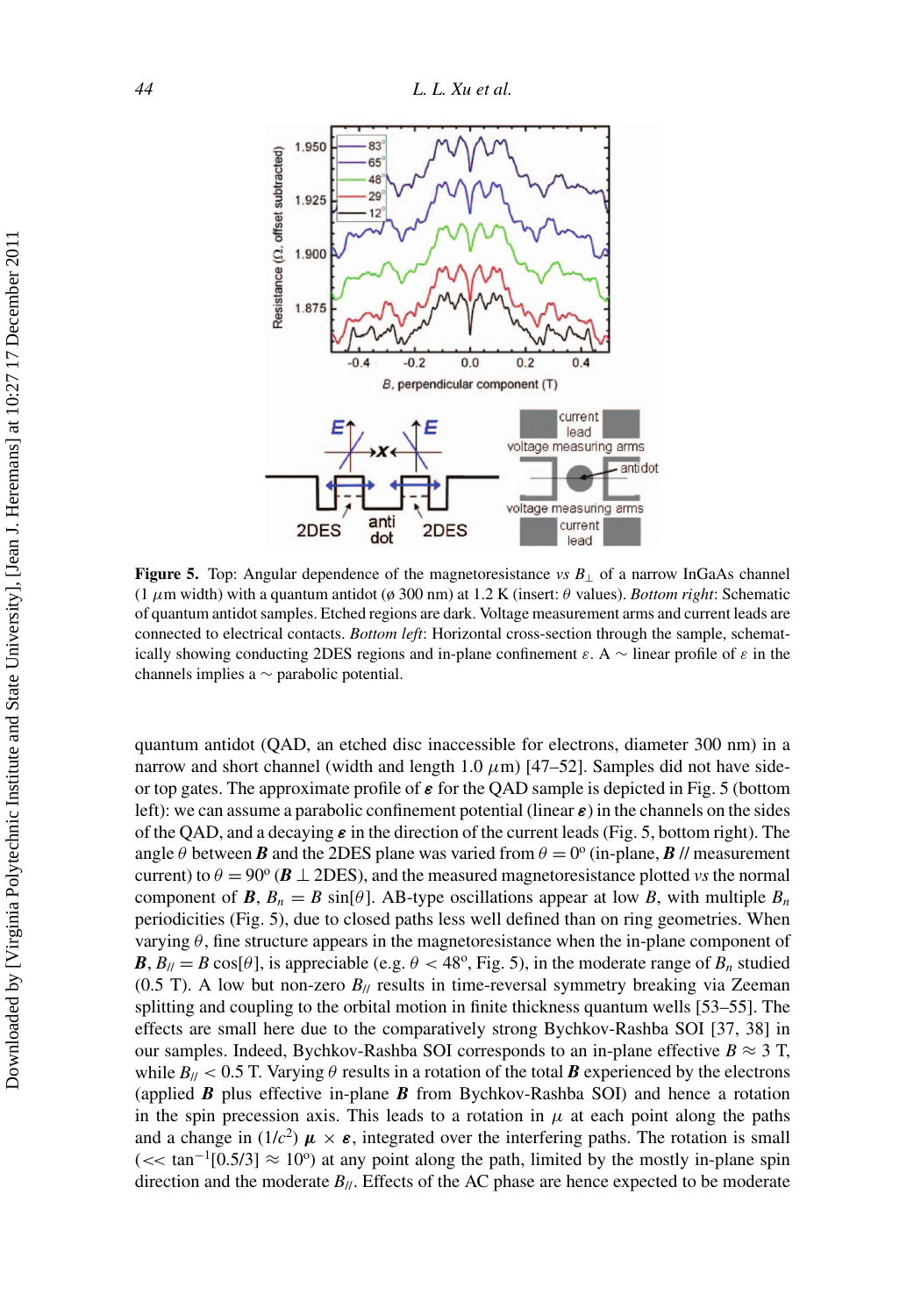and smoothly varying in  $\theta$ . Indeed, a moderate amplitude change is observed in Fig. 5. Yet, the fine structure at  $\theta = 12^{\circ}$  cannot be ascribed to the AC phase and a more likely origin can be found in resonant tunneling effects [51, 52] between AC edge states formed on opposite edges of each of the two narrow side channels formed between the channel walls and the QAD. When the resonant tunneling condition is fulfilled, communication is established between AC edge states on opposite sides of the channel, resulting in a breakdown in the absence of backscattering and a measurable resistance change. The mT spacing for the fine structure in Fig. 5 is consistent with the expected approximate energy spacing between AC edge states, as derived above. Moreover, samples without the central QAD do not show fine structure, in agreement with the hypothesis that the QAD forms a resonant island which allows detection of AC edge states. We have also investigated channels with 5 QADs in series, and could not identify fine structure, as expected if averaging over variations in QAD diameter reduces the resonance peaks.

Beyond the preliminary QAD data presented here, samples are being designed to strengthen the demonstration of interferometric detection of Aharonov-Casher edge states. In conclusion, we address Aharonov-Casher edge states in a narrow channel. Helical edge states are predicted, which possess several features akin to the edge states in the recently-described QSHE. The vector potential transformation used in this work raises the possibility that other sets of closely-related effects may exist. Beyond fundamental interest, the Aharonov-Casher phenomena may also present avenues for electrical control of spin and magnetic moments in magnetoelectronics.

The authors are grateful for the high-quality InGaAs quantum well material provided by M. B. Santos from the University of Oklahoma. The authors acknowledge illuminating discussions with M. Rudolph, D. Minic, K. Park and V. Scarola. This work is supported by DOE through award DE-FG02-08ER46532.

## **References**

- 1. K. von Klitzing, G. Dorda, and M. Pepper, *Phys. Rev. Lett.* **45**, 494 (1980).
- 2. D. C. Tsui, H. L. Stormer, and A. C. Gossard, *Phys. Rev. Lett.* **48**, 1559 (1982).
- 3. C. L. Kane, and E. J. Mele, *Phys. Rev. Lett.* **95**, 226801 (2005).
- 4. B. A. Bernevig, T. A. Hughes, and S. C. Zhang, *Science* **314**, 1757 (2006).
- 5. M. Koenig, S. Wiedemann, C. Brne, A. Roth, H. Buhmann, L. W. Molenkamp, X. L. Qi, and S. C. Zhang, *Science* **318**, 766 (2007).
- 6. L. Fu, C. L. Kane, and E. J. Mele, *Phys. Rev. Lett.* **98**, 106803 (2007).
- 7. J. E. Moore, and L. Balents, *Phys. Rev.* **B 75**, 121306(R) (2007).
- 8. (a) For reviews, see M. Koenig, H. Buhmann, L. W. Molenkamp, T. Hughes, C. X. Liu, X. L. Qi, and S. C. Zhang, *J. Phys. Soc. Jpn.* **77**, 031007 (2008); (b) M. Z. Hasan and C. L. Kane, *Rev. Mod. Phys.* **82**, 3045 (2010).
- 9. B. I. Halperin, *Phys. Rev.* **B 25**, 2185 (1982).
- 10. A. H. MacDonald, and P. Streda, *Phys. Rev.* **B 29**, 1616 (1984).
- 11. W. Zawadzki, Springer Series in Solid-State Sciences Vol. 87, *High magnetic fields in semiconductor physics II*, ed. G. Landwehr (Springer-Verlag Berlin Heidelberg, 1989).
- 12. K. Hattori, and H. Okamoto, *Phys. Rev.* **B 74**, 155321 (2006).
- 13. J. H. Hsiao, K. M. Liu, S. Y. Hsu, and T. M. Hong, *Phys. Rev.* **B 79**, 033304 (2009).
- 14. D. J. Thouless, M. Kohmoto, M. P. Nightingale, and M. den Nijs, *Phys. Rev. Lett.* **49**, 405 (1982).
- 15. Y. Hatsugai, *Phys. Rev. Lett.* **71**, 3697 (1993).
- 16. J. J. Heremans, and D. Minic, arXiv:0802.4117.
- 17. Y. Aharonov, and D. Bohm, *Phys. Rev.* **115**, 485 (1959).
- 18. Y. Aharonov, and A. Casher, *Phys. Rev. Lett.* **53**, 319 (1984).